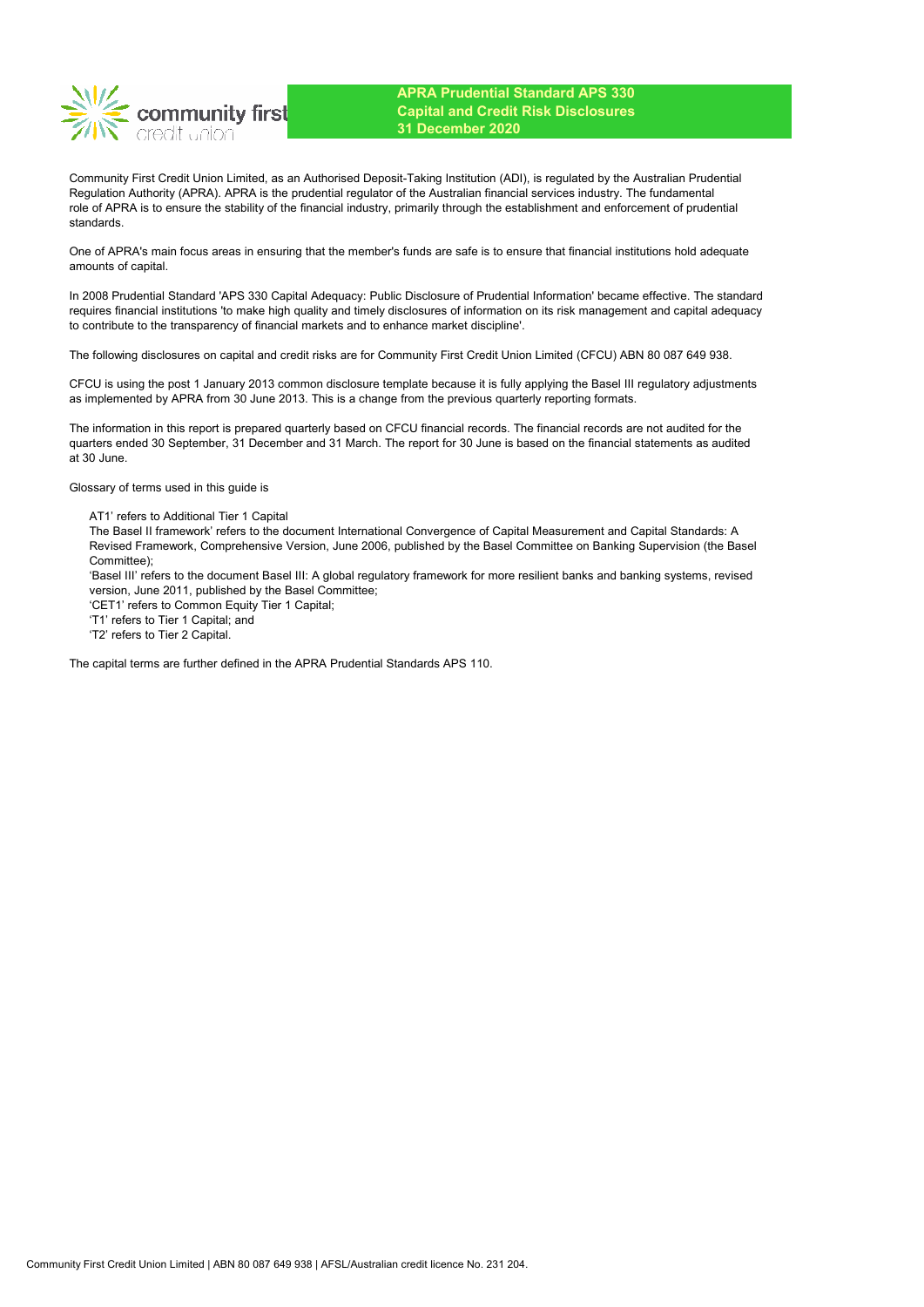

# **Capital Base**

The details of the components of the capital base are set out below as at quarter end 31 December 2020

### **Table 1: Common Disclosure**

|    | <b>Common Equity Tier 1 Capital : instruments</b>                                                                                                                                                                                                                                    | 31-Dec-20 | 30-Sep-20 |
|----|--------------------------------------------------------------------------------------------------------------------------------------------------------------------------------------------------------------------------------------------------------------------------------------|-----------|-----------|
|    | and reserves                                                                                                                                                                                                                                                                         | \$,000    | \$,000    |
| 1  | Directly issued qualifying ordinary shares<br>(and equivalent for mutually-owned entities)<br>capital                                                                                                                                                                                |           |           |
| 2  | Retained earnings                                                                                                                                                                                                                                                                    | 75,277    | 74,830    |
| 3  | Accumulated other comprehensive income<br>(and other reserves)                                                                                                                                                                                                                       | 19,142    | 19,142    |
| 4  | Directly issued capital subject to phase out<br>from CET1 (only applicable to mutually-<br>owned companies)                                                                                                                                                                          |           |           |
| 5  | Ordinary share capital issued by<br>subsidiaries and held by third parties<br>(amount allowed in group CET1)                                                                                                                                                                         |           |           |
| 6  | <b>Common Equity Tier 1 capital before</b><br>regulatory adjustments on Equity Tier 1<br>capital : regulatory adjustments                                                                                                                                                            | 94,419    | 93,973    |
|    | Common Equity Tier 1 Capital : regulatory adjustments (rows 7 to 27)                                                                                                                                                                                                                 |           |           |
| 7  | Prudential valuation adjustments                                                                                                                                                                                                                                                     |           |           |
| 8  | Goodwill (net of related tax liability)                                                                                                                                                                                                                                              |           |           |
| 9  | Other intangibles other than mortgage<br>servicing rights (net of related tax liability)                                                                                                                                                                                             | 490       | 597       |
| 10 | Deferred tax assets that rely on future<br>profitability excluding those arising from<br>temporary differences (net of related tax<br>liability)                                                                                                                                     |           |           |
| 11 | Cash-flow hedge reserve                                                                                                                                                                                                                                                              |           |           |
| 12 | Shortfall of provisions to expected losses                                                                                                                                                                                                                                           |           |           |
| 13 | Securitisation gain on sale (as set out in<br>paragraph 562 of Basel II framework)                                                                                                                                                                                                   |           |           |
| 14 | Gains and losses due to changes in own<br>credit risk on fair valued liabilities                                                                                                                                                                                                     |           |           |
| 15 | Defined benefit superannuation fund net<br>assets                                                                                                                                                                                                                                    |           |           |
| 16 | Investments in own shares (if not already<br>netted off paid-in capital on reported<br>balance sheet)                                                                                                                                                                                |           |           |
| 17 | Reciprocal cross-holdings in common<br>equity                                                                                                                                                                                                                                        |           |           |
| 18 | Investments in the capital of banking,<br>financial and insurance entities that are<br>outside the scope of regulatory<br>consolidation, net of eligible short positions,<br>where the ADI does not own more than<br>10% of the issued share capital (amount<br>above 10% threshold) | 5,432     | 5,432     |
| 19 | Significant investments in the ordinary<br>shares of banking, financial and insurance<br>entities that are outside the scope of<br>regulatory consolidation, net of eligible short<br>positions (amount above 10% threshold)                                                         |           |           |
| 20 | Mortgage service rights (amount above<br>10% threshold)                                                                                                                                                                                                                              |           |           |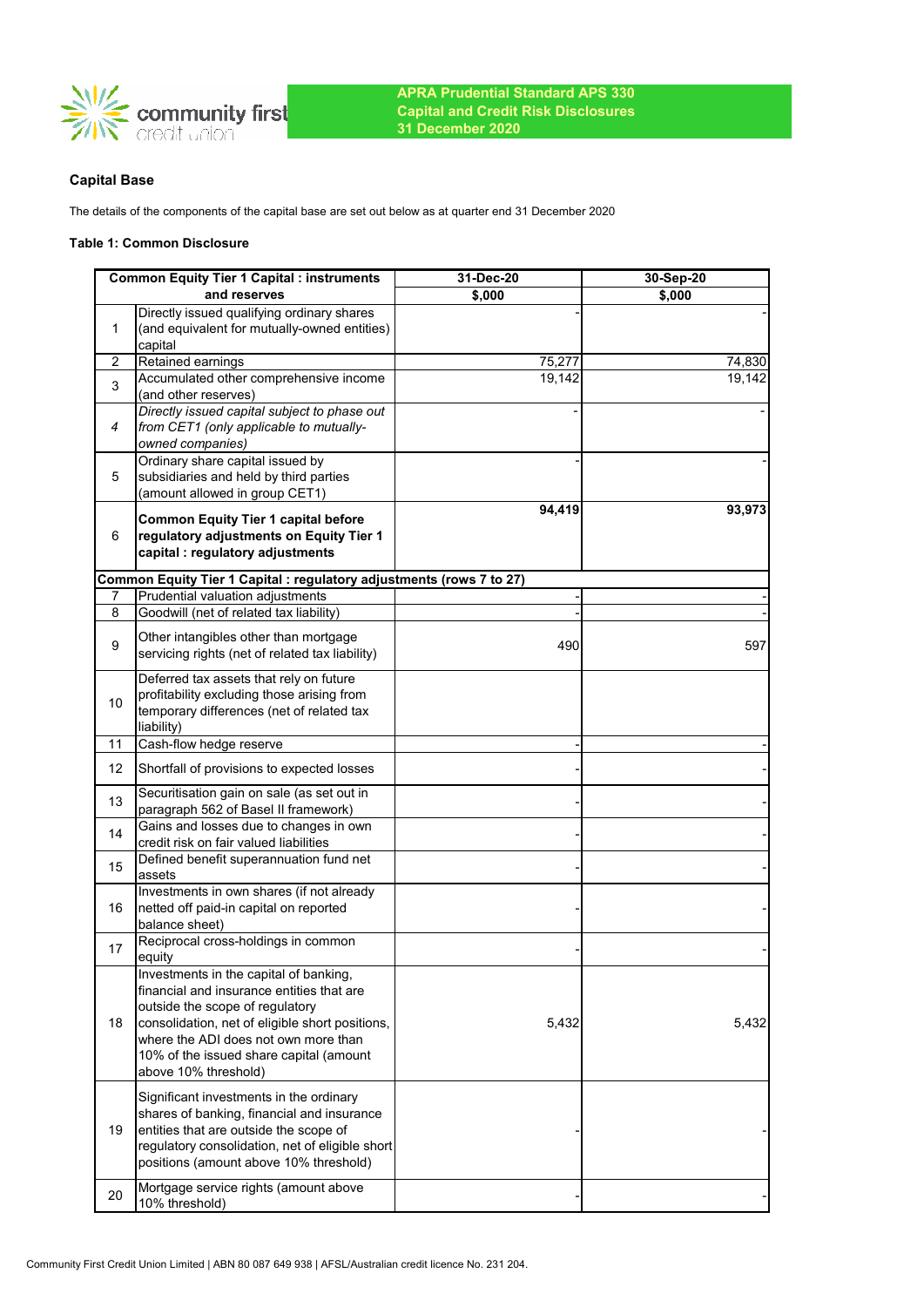

|                 | Deferred tax assets arising from temporary                                        |        |        |
|-----------------|-----------------------------------------------------------------------------------|--------|--------|
| 21              | differences (amount above 10% threshold,                                          |        |        |
|                 | net of related tax liability)                                                     |        |        |
| 22              | Amount exceeding the 15% threshold                                                |        |        |
| 23              | of which: significant investments in the<br>ordinary shares of financial entities |        |        |
| 24              | of which: mortgage servicing rights                                               |        |        |
|                 | of which: deferred tax assets arising from                                        |        |        |
| 25              | temporary differences                                                             |        |        |
|                 | National specific regulatory adjustments                                          |        |        |
| 26              | (sum of rows 26a, 26b, 26c, 26d, 26e, 26f,                                        | 4,245  | 4,097  |
|                 | 26g, 26h, 26i and 26j)                                                            |        |        |
| 26a             | of which: treasury shares                                                         |        |        |
|                 | of which: offset to dividends declared under                                      |        |        |
|                 | a dividend reinvestment plan (DRP), to the                                        |        |        |
| 26 <sub>b</sub> | extent that the dividends are used to                                             |        |        |
|                 | purchase new ordinary shares issued by the                                        |        |        |
| 26c             | ADI<br>of which: deferred fee income                                              |        |        |
|                 | of which: equity investments in financial                                         |        |        |
| 26d             | institutions not reported in rows 18, 19 and                                      |        |        |
|                 | 23                                                                                |        |        |
|                 | of which: deferred tax assets not reported in                                     |        |        |
| 26e             | rows 10, 21 and 25                                                                |        |        |
| 26f             | of which: capitalised expenses                                                    | 204    | 57     |
|                 | of which: investments in commercial (non-                                         |        |        |
| 26 <sub>g</sub> | financial) entities that are deducted under                                       | 4,041  | 4,041  |
|                 | <b>APRA</b> rules                                                                 |        |        |
| 26h             | of which: covered bonds in excess of asset<br>cover in pools                      |        |        |
|                 | of which: undercapitalisation of a non-                                           |        |        |
| 26i             | consolidated subsidiary                                                           |        |        |
|                 | of which: other national specific regulatory                                      |        |        |
| 26j             | adjustments not reported in rows 26a to 26i                                       |        |        |
|                 |                                                                                   |        |        |
|                 | Regulatory adjustments applied to Common                                          |        |        |
| 27              | Equity Tier 1 due to insufficient Additional                                      |        |        |
|                 | Tier 1 and Tier 2 to cover deductions                                             |        |        |
|                 | Total regulatory adjustments to                                                   |        |        |
| 28              | <b>Common Equity Tier 1</b>                                                       | 10,166 | 10,126 |
| 29              | <b>Common Equity Tier 1 Capital (CET1)</b>                                        | 84,254 | 83,847 |
|                 | <b>Additional Tier 1 Capital: instruments</b>                                     |        |        |
| 30              | Directly issued qualifying Additional Tier 1                                      |        |        |
|                 | instruments                                                                       |        |        |
| 31              | of which: classified as equity under                                              |        |        |
|                 | applicable accounting standards<br>of which: classified as liabilities under      |        |        |
| 32              | applicable accounting standards                                                   |        |        |
|                 |                                                                                   |        |        |
| 33              | Directly issued capital instruments subject                                       |        |        |
|                 | to phase out from Additional Tier 1                                               |        |        |
|                 | Additional Tier 1 instruments (and CET1                                           |        |        |
| 34              | instruments not included in row 5) issued by                                      |        |        |
|                 | subsidiaries and held by third parties                                            |        |        |
|                 | (amount allowed in group AT1)                                                     |        |        |
| 35              | of which: instruments issued by                                                   |        |        |
|                 | subsidiaries subject to phase out                                                 |        |        |
| 36              | <b>Additional Tier 1 Capital before</b>                                           |        |        |
|                 | regulatory adjustments                                                            |        |        |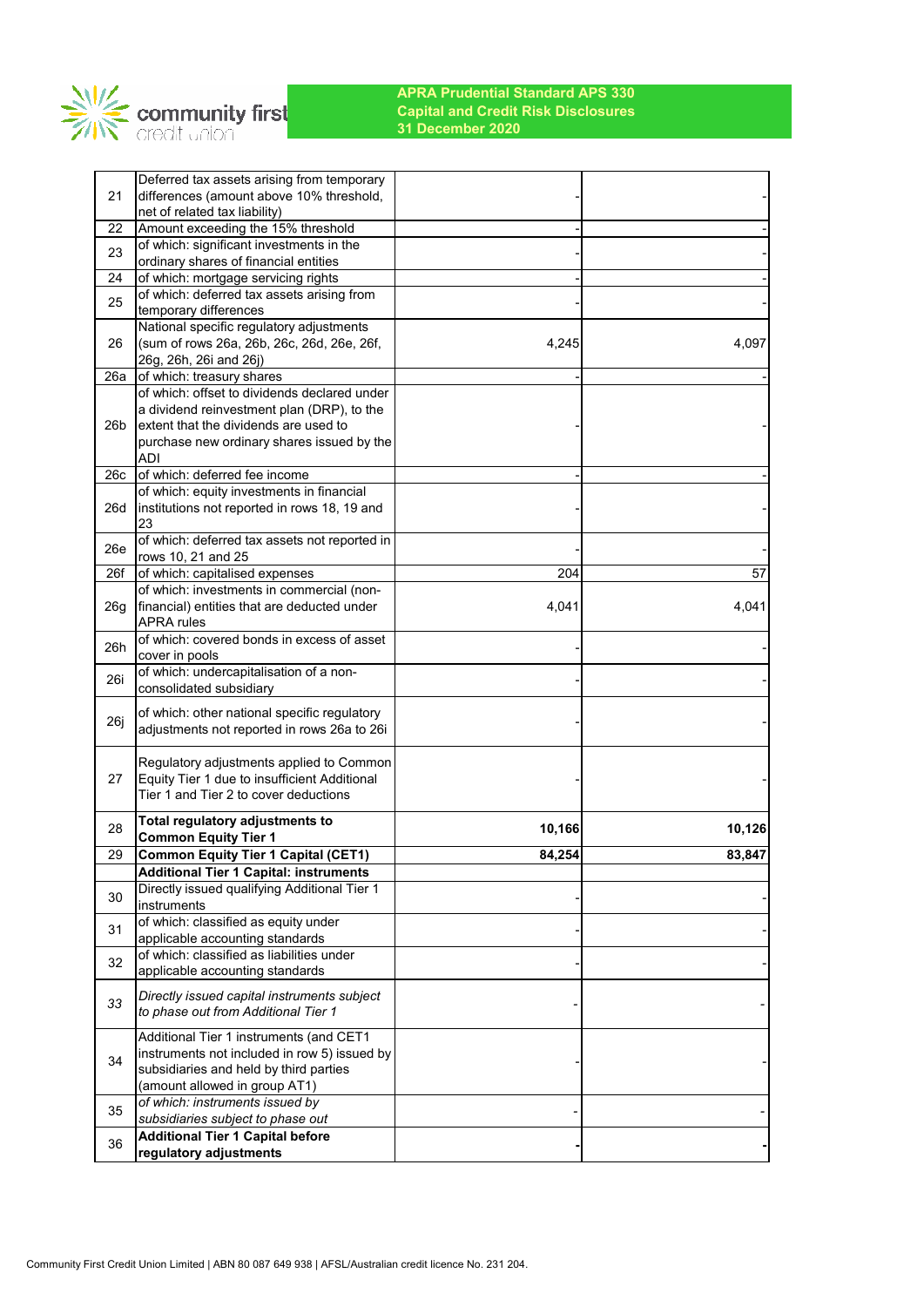

|                 | Additional Tier 1 Capital: regulatory adjustments                                    |        |        |
|-----------------|--------------------------------------------------------------------------------------|--------|--------|
| 37              | Investments in own Additional Tier 1                                                 |        |        |
|                 | instruments                                                                          |        |        |
| 38              | Reciprocal cross-holdings in Additional Tier                                         |        |        |
|                 | 1 instruments                                                                        |        |        |
|                 | Investments in the capital of banking,                                               |        |        |
|                 | financial and insurance entities that are                                            |        |        |
|                 | outside the scope of regulatory                                                      |        |        |
| 39              | consolidation, net of eligible short positions,                                      |        |        |
|                 | where the ADI does not own more than                                                 |        |        |
|                 | 10% of the issued share capital (amount                                              |        |        |
|                 | above 10% threshold)                                                                 |        |        |
|                 | Significant investments in the capital of                                            |        |        |
|                 | banking, financial and insurance entities                                            |        |        |
| 40              | that are outside the scope of regulatory                                             |        |        |
|                 | consolidation (net of eligible short positions)                                      |        |        |
|                 |                                                                                      |        |        |
| 41              | National specific regulatory adjustments                                             |        |        |
|                 | (sum of rows 41a, 41b and 41c)                                                       |        |        |
|                 | of which: holdings of capital instruments in                                         |        |        |
| 41a             | group members by other group members                                                 |        |        |
|                 | on behalf of third parties                                                           |        |        |
|                 | of which: investments in the capital of                                              |        |        |
| 41 <sub>b</sub> | financial institutions that are outside the                                          |        |        |
|                 | scope of regulatory consolidations not                                               |        |        |
|                 | reported in rows 39 and 40                                                           |        |        |
|                 | of which: other national specific regulatory                                         |        |        |
| 41c             | adjustments not reported in rows 41a and<br>41 <sub>b</sub>                          |        |        |
|                 |                                                                                      |        |        |
| 42              | Regulatory adjustments applied to<br>Additional Tier 1 due to insufficient Tier 2 to |        |        |
|                 | cover deductions                                                                     |        |        |
|                 | Total regulatory adjustments to                                                      |        |        |
| 43              | <b>Additional Tier 1 capital</b>                                                     |        |        |
| 44              | <b>Additional Tier 1 capital (AT1)</b>                                               |        |        |
| 45              | Tier 1 Capital (T1=CET1+AT1)                                                         | 84,254 | 83,847 |
|                 | Tier 2 Capital: instruments and provisions                                           |        |        |
|                 |                                                                                      |        |        |
| 46              | Directly issued qualifying Tier 2 instruments                                        |        |        |
|                 | Directly issued capital instruments subject                                          |        |        |
| 47              | to phase out from Tier 2                                                             |        |        |
|                 | Tier 2 instruments (and CET1 and AT1                                                 |        |        |
|                 | instruments not included in rows 5 or 34)                                            |        |        |
| 48              | issued by subsidiaries and held by third                                             |        |        |
|                 | parties (amount allowed in group T2)                                                 |        |        |
| 49              | of which: instruments issued by                                                      |        |        |
|                 | subsidiaries subject to phase out                                                    |        |        |
| 50              | Provisions                                                                           | 3,904  | 3,880  |
| 51              | Tier 2 Capital before regulatory                                                     | 3,904  | 3,880  |
|                 | adjustments                                                                          |        |        |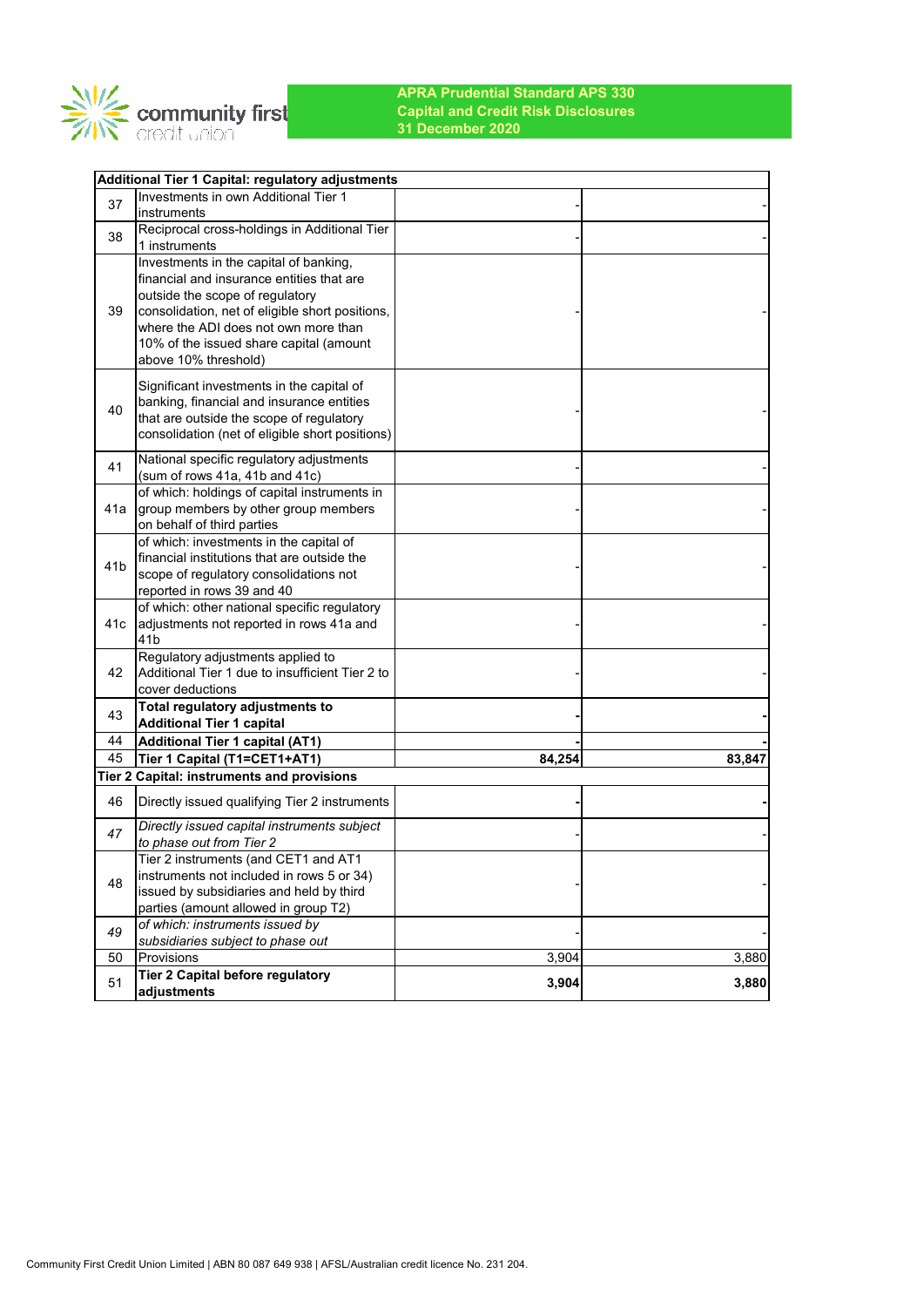

|                 | Tier 2 Capital: regulatory adjustments                                       |         |         |
|-----------------|------------------------------------------------------------------------------|---------|---------|
| 52              | Investments in own Tier 2 instruments                                        |         |         |
| 53              | Reciprocal cross-holdings in Tier 2                                          |         |         |
|                 | instruments                                                                  |         |         |
|                 | Investments in the Tier 2 capital of banking,                                |         |         |
|                 | financial and insurance entities that are<br>outside the scope of regulatory |         |         |
| 54              | consolidation, net of eligible short positions,                              |         |         |
|                 | where the ADI does not own more than                                         |         |         |
|                 | 10% of the issued share capital (amount                                      |         |         |
|                 | above 10% threshold)                                                         |         |         |
|                 | Significant investments in the Tier 2 capital                                |         |         |
|                 | of banking, financial and insurance entities                                 |         |         |
| 55              | that are outside the scope of regulatory                                     |         |         |
|                 | consolidation, net of eligible short positions                               |         |         |
|                 | National specific regulatory adjustments                                     |         |         |
| 56              | (sum of rows 56a, 56b and 56c)                                               |         |         |
|                 | of which: holdings of capital instruments in                                 |         |         |
| 56a             | group members by other group members                                         |         |         |
|                 | on behalf of third parties                                                   |         |         |
|                 | of which: investments in the capital of                                      |         |         |
| 56 <sub>b</sub> | financial institutions that are outside the                                  |         |         |
|                 | scope of regulatory consolidation not<br>reported in rows 54 and 55          |         |         |
|                 | of which: other national specific regulatory                                 |         |         |
| 56c             | adjustments not reported in rows 56a and                                     |         |         |
|                 | 56 <sub>b</sub>                                                              |         |         |
| 57              | Total regulatory adjustments to Tier 2                                       |         |         |
|                 | capital                                                                      |         |         |
| 58<br>59        | Tier 2 capital (T2)                                                          | 3,904   | 3,880   |
|                 | Total capital (TC=T1+T2)<br>Total risk-weighted assets based on              | 88,158  | 87,727  |
| 60              | <b>APRA standards</b>                                                        | 604,950 | 621,978 |
|                 | <b>Capital ratios and buffers</b>                                            |         |         |
|                 | Common Equity Tier 1 (as a percentage of                                     |         |         |
| 61              | risk-weighted assets)                                                        | 13.93%  | 13.48%  |
| 62              | Tier 1 (as a percentage of risk-weighted                                     | 13.93%  | 13.48%  |
|                 | assets)                                                                      |         |         |
| 63              | Total capital (as a percentage of risk-                                      | 14.57%  | 14.10%  |
|                 | weighted assets)<br>Institution-specific buffer requirement                  |         |         |
|                 | (minimum CET1 requirement plus capital                                       |         |         |
|                 | conservation buffer plus countercyclical                                     |         |         |
| 64              | buffer requirements plus G-SIBs buffer                                       | 7.0%    | 7.0%    |
|                 | requirement, expressed as a percentage of                                    |         |         |
|                 | risk-weighted assets)                                                        |         |         |
| 65              | of which: capital conservation buffer                                        | 2.5%    | 2.5%    |
|                 | requirement                                                                  |         |         |
|                 | of which: ADI-specific countercyclical buffer                                |         |         |
| 66              |                                                                              |         |         |
|                 | requirements                                                                 |         |         |
| 67              | of which: G-SIB buffer requirement                                           |         |         |
|                 | Common Equity Tier 1 available to meet                                       |         |         |
| 68              | buffers (as a percentage of risk-weighted<br>assets)                         | 6.93%   | 6.48%   |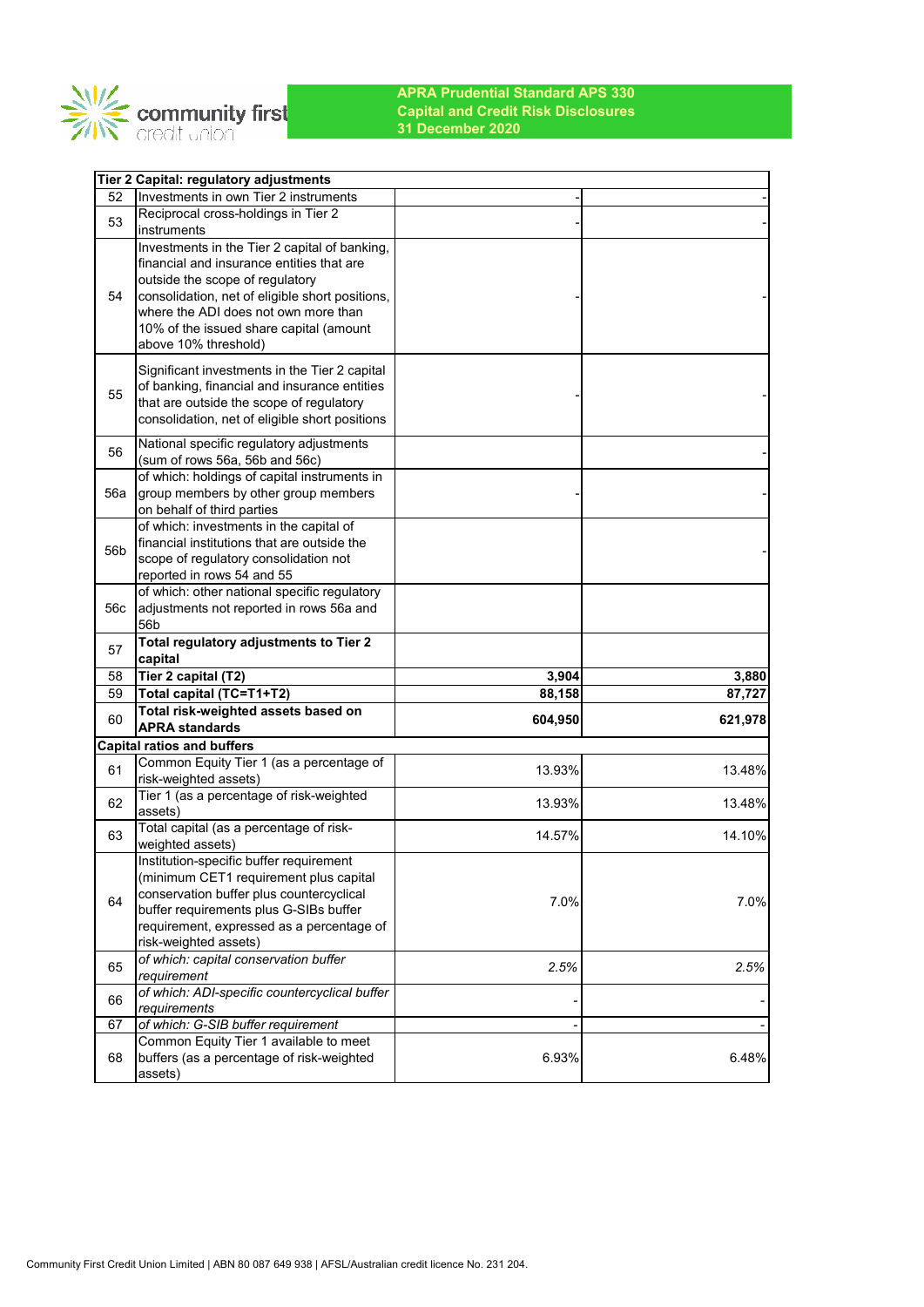

|    | National minima (if different from Basel III)                                 |       |       |
|----|-------------------------------------------------------------------------------|-------|-------|
|    | National Common Equity Tier 1 minimum                                         |       |       |
| 69 | ratio (if different from Basel III minimum)                                   |       |       |
| 70 | National Tier 1 minimum ratio (if different                                   |       |       |
|    | from Basel III minimum)                                                       |       |       |
| 71 | National total capital minimum ratio (if<br>different from Basel III minimum) |       |       |
|    | Amount below thresholds for deductions (not risk-weighted)                    |       |       |
|    | Non-significant investments in the capital of                                 |       |       |
| 72 | other financial entities                                                      |       |       |
| 73 | Significant investments in the ordinary                                       |       |       |
|    | shares of financial entities                                                  |       |       |
| 74 | Mortgage servicing rights (net of related tax<br>liability)                   |       |       |
|    | Deferred tax assets arising from temporary                                    |       |       |
| 75 | differences (net of related tax liability)                                    |       |       |
|    | Applicable caps on the inclusion of provisions in Tier 2                      |       |       |
|    | Provisions eligible for inclusion in Tier 2 in                                |       |       |
| 76 | respect of exposures subject to                                               |       |       |
|    | standardised approach (prior to application                                   |       |       |
|    | of cap)                                                                       |       |       |
| 77 | Cap on inclusion of provisions in Tier 2                                      | 1,102 | 1,097 |
|    | under standardised approach                                                   |       |       |
|    | Provisions eligible for inclusion in Tier 2 in                                |       |       |
| 78 | respect of exposures subject to internal                                      |       |       |
|    | ratings-based approach (prior to application<br>of cap)                       |       |       |
|    | Cap for inclusion of provisions in Tier 2                                     |       |       |
| 79 | under internal ratings-based approach                                         |       |       |
|    | Capital instruments subject to phase-out arrangements                         |       |       |
|    | (only applicable between 1 Jan 2018 and 1 Jan 2022)                           |       |       |
| 80 | Current cap on CET1 instruments subject                                       |       |       |
|    | to phase out arrangements                                                     |       |       |
|    | Amount excluded from CET1 due to cap                                          |       |       |
| 81 | (excess over cap after redemptions and<br>maturities                          |       |       |
|    | Current cap on AT1 instruments subject to                                     |       |       |
| 82 | phase out arrangements                                                        |       |       |
|    | Amount excluded from AT1 instruments                                          |       |       |
| 83 | due to cap (excess over cap after                                             |       |       |
|    | redemptions and maturities)                                                   |       |       |
| 84 | Current cap on T2 instruments subject to                                      |       |       |
|    | phase out arrangements<br>Amount excluded from T2 due to cap                  |       |       |
| 85 | (excess over cap after redemptions and                                        |       |       |
|    | <i>maturities</i> )                                                           |       |       |
|    |                                                                               |       |       |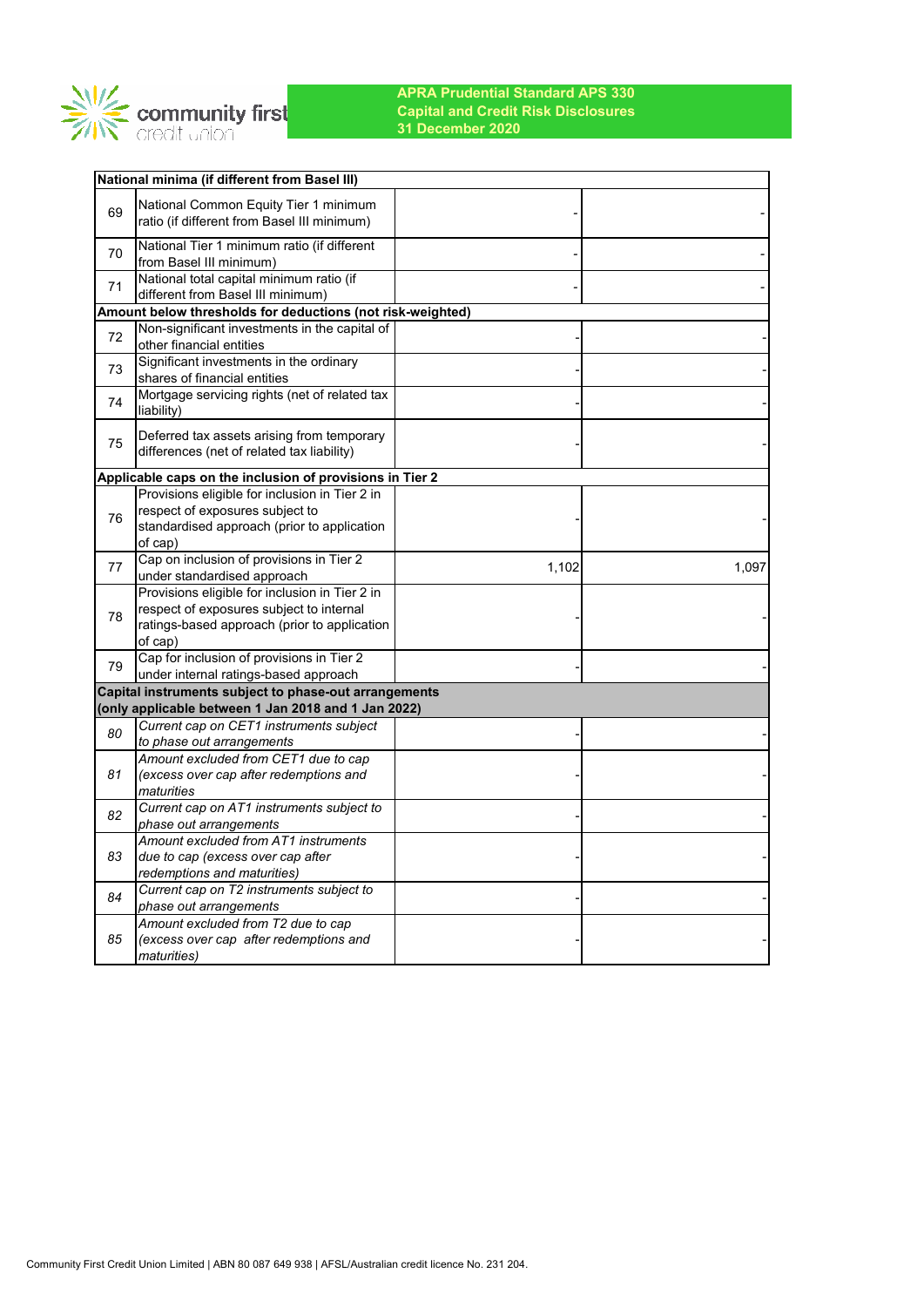

# **Capital Instruments of CFCU**

The regulatory capital of CFCU comprises

Retained Earnings General Reserve for Credit Losses Asset Revaluation Reserves

There are no capital instruments (shares, debt instruments) issued by CFCU.

## **Table 2: Main features of Regulatory Capital instruments**

|    |                                                                                                     | Tier 1 | <b>Tier 2- Subordinated Debt</b> |
|----|-----------------------------------------------------------------------------------------------------|--------|----------------------------------|
|    | 1 Issuer                                                                                            |        |                                  |
|    | Unique identifier (eg CUSIP, ISIN or<br>Bloomberg identifier for private placement)                 |        |                                  |
|    | 3 Governing law(s) of the instrument                                                                |        |                                  |
|    | <b>Regulatory treatment</b>                                                                         |        |                                  |
|    | 4 Transitional Basel III rules                                                                      |        |                                  |
|    | 5 Post-transitional Basel III rules                                                                 |        |                                  |
|    | 6 Eligible at solo/group/group & solo                                                               |        |                                  |
|    | Instrument type (ordinary shares/preference<br>shares/subordinated notes/other)                     |        |                                  |
|    | Amount recognised in Regulatory Capital<br>8 (Currency in mil, as of most recent reporting<br>date) |        |                                  |
|    | 9 Par value of instrument                                                                           |        |                                  |
|    | 10 Accounting classification                                                                        |        |                                  |
|    | 11 Original date of issuance                                                                        |        |                                  |
|    | 12 Perpetual or dated                                                                               |        |                                  |
|    | 13 Original maturity date                                                                           |        |                                  |
| 14 | Issuer call subject to prior supervisory<br>approval                                                |        |                                  |
|    | 15 Optional call date, contingent call dates and<br>redemption amount                               |        |                                  |
|    | 16 Subsequent call dates, if applicable                                                             |        |                                  |
|    | Coupons/dividends                                                                                   |        |                                  |
|    | 17 Fixed or floating dividend/coupon                                                                |        |                                  |
|    | 18 Coupon rate and any related index                                                                |        |                                  |
|    | 19 Existence of a dividend stopper                                                                  |        |                                  |
| 20 | Fully discretionary, partially discretionary or<br>mandatory                                        |        |                                  |
| 21 | Existence of step up or other incentive to<br>redeem                                                |        |                                  |
|    | 22 Noncumulative or cumulative                                                                      |        |                                  |
|    | 23 Convertible or non-convertible                                                                   |        |                                  |
|    | 24 If convertible, conversion trigger (s)                                                           |        |                                  |
|    | 25 If convertible, fully or partially                                                               |        |                                  |
|    | 26 If convertible, conversion rate                                                                  |        |                                  |
| 27 | If convertible, mandatory or optional<br>conversion                                                 |        |                                  |
| 28 | If convertible, specify instrument type<br>convertible into                                         |        |                                  |
| 29 | If convertible, specify issuer of instrument it<br>converts into                                    |        |                                  |
|    | 30 Write-down feature                                                                               |        |                                  |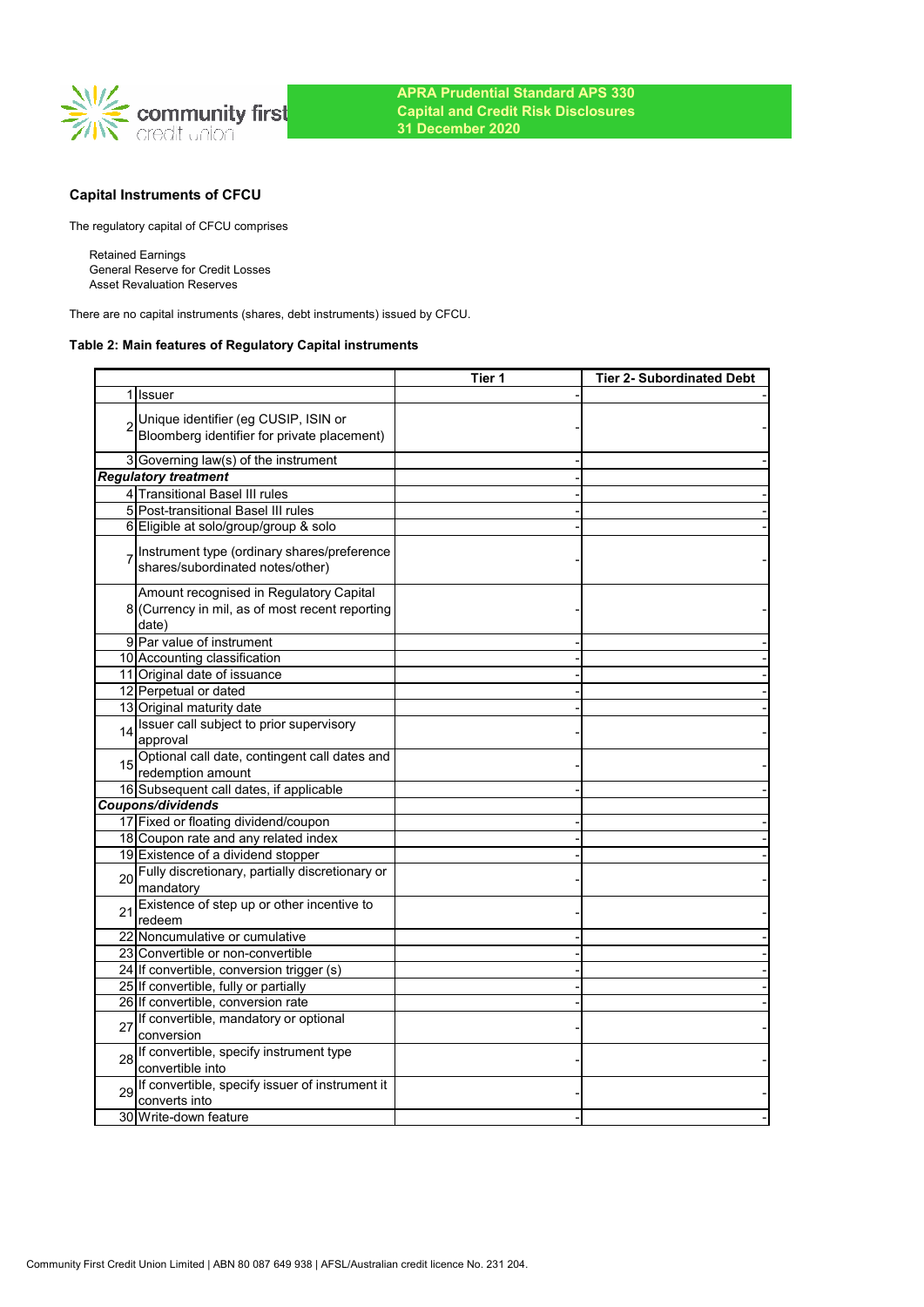

| 31 If write-down, write-down trigger(s)         |  |
|-------------------------------------------------|--|
| 32 If write-down, full or partial               |  |
| 33 If write-down, permanent or temporary        |  |
| 34 If temporary write-down, description of wind |  |
| up mechanism                                    |  |
| Position in subordination hierarchy in          |  |
| 35 liquidation (specify instrument type         |  |
| (immediately senior to instrument)              |  |
| 36 Non compliant transitioned features          |  |
| 37 If yes, specify non compliant features       |  |

## **Capital Requirements**

An ADI's capital is measured by means of risk based capital ratios calculated by dividing each of its Common Equity Tier 1 Capital, Tier 1 Capital and Total Capital by its risk weighted assets.

The risk weighted assets for each asset grouping as set out in the table below is determined by the APRA Prudential Standards APS 112. These are prescribed risk weights to measure the level of risk based on the nature and level of security supporting the assets recovery.

The risk weighted assets held as at the end of the quarter 31 December 2020 is as follows.

### **Table 3a: Risk Weighted Assets (RWA) by Asset Class**

|                                                     | <b>Prescribed</b>        |           |  |  |
|-----------------------------------------------------|--------------------------|-----------|--|--|
|                                                     | <b>RWA</b>               |           |  |  |
|                                                     | \$'000                   |           |  |  |
|                                                     | 31-Dec-20                | 30-Sep-20 |  |  |
| (a) Capital requirements (in terms of risk-weighted |                          |           |  |  |
| Cash                                                | $\overline{\phantom{0}}$ |           |  |  |
| Liquid investments                                  | 87,353                   | 104,079   |  |  |
| Loans - secured by residential mortgage             | 310,623                  | 284,897   |  |  |
| Loans - other retail                                | 87,845                   | 92,642    |  |  |
| Loans - corporate                                   |                          |           |  |  |
| all other assets                                    | 17,883                   | 19,346    |  |  |
| Total credit risk on balance sheet                  | 503,705                  | 500,964   |  |  |
| Total credit risk off balance sheet (commitments)   |                          |           |  |  |
| Undrawn financial commitments (overdrafts,          |                          |           |  |  |
| credit cards, line of credit, Loans approved not    | 31,255                   | 51,625    |  |  |
| advanced, guarantees)                               |                          |           |  |  |
| Capital requirements for securitisation             |                          |           |  |  |
| Total credit risk off balance sheet                 | 31,255                   | 51,625    |  |  |
| (b) Capital requirements for market risk            |                          |           |  |  |
| (c) Capital requirements for operational risk       | 69,990                   | 69,389    |  |  |
| Total Risk Weighted assets                          | 604,950                  | 621,978   |  |  |

## **Capital Held by CFCU**

CFCU maintains a capital policy and sets a capital target above the minimum as prescribed by the APRA Prudential Standards. Any excess facilitates future growth within the ADI.

The capital ratio is the amount of capital described in Table 1 divided by the risk weighted assets in Table 3

### **Table 3b: Capital**

|                                    | Capital       |               |  |
|------------------------------------|---------------|---------------|--|
|                                    | \$'000        |               |  |
|                                    | 31-Dec-20     | 30-Sep-20     |  |
| Common Equity Tier 1 Capital Ratio | 13.93%        | 13.48%        |  |
| Tier 1 Capital Ratio               | 13.93%        | 13.48%        |  |
| <b>Total Capital ratio</b>         | <b>14.57%</b> | <b>14.10%</b> |  |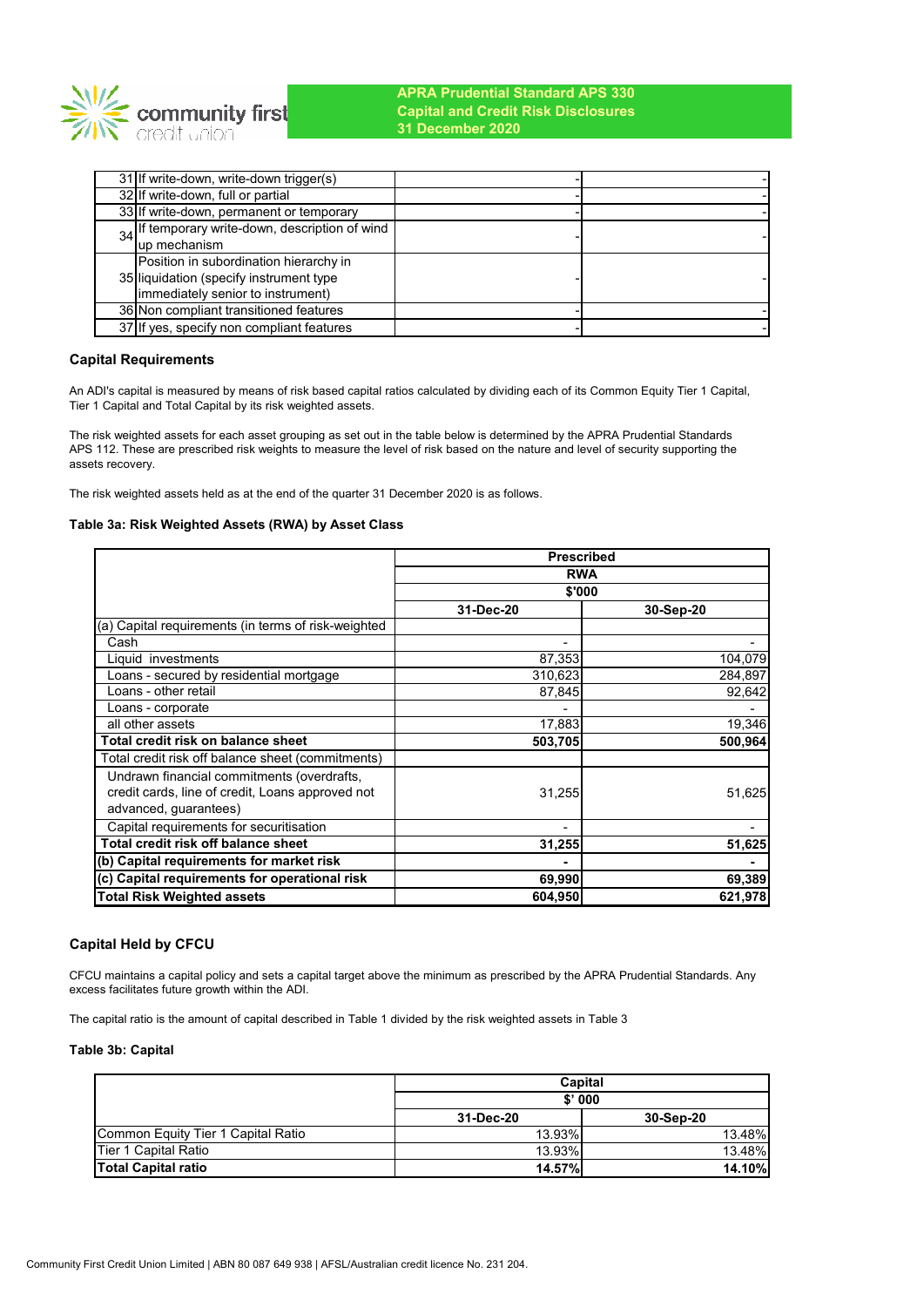

### **Credit Risk**

#### **Credit Risk- Investments**

Surplus cash not invested in loans to members are held in high quality liquid assets. This includes the funds required to be held to meet withdrawal of deposits by members of CFCU.

CFCU uses the ratings of reputable ratings agencies to assess the credit quality of all investment exposures, where applicable, using the credit quality assessment scale in APRA Prudential Guidance in APS112. The credit quality assessment scale within this standard has been complied with.

Table 4 below excludes equity and securitisation exposures. Securitisation exposures are set out in the Table 5 that follows.

The exposure values associated with each credit quality step are as per below in Table 4a.

### **Table 4a: Credit Risk Investments**

| 31-Dec-20                                 |                                                                                            |         |                     |                            |                                        |                                                            |  |
|-------------------------------------------|--------------------------------------------------------------------------------------------|---------|---------------------|----------------------------|----------------------------------------|------------------------------------------------------------|--|
| Investments with banks and<br>other ADI's | Carrying value on<br>Average gross<br>balance sheet at<br>exposure in quarter<br>31 Dec 20 |         | Past due facilities | <b>Impaired facilities</b> | Specific Provision as<br>at end of gtr | Increase in specific<br>provision and write<br>offs in gtr |  |
|                                           | \$'000                                                                                     | \$'000  | \$'000              | \$'000                     | \$'000                                 | \$'000                                                     |  |
| Cuscal                                    | 18.720                                                                                     | 17.470  |                     |                            |                                        |                                                            |  |
| Major Banks                               | 50.684                                                                                     | 49,646  |                     |                            |                                        |                                                            |  |
| Other rated ADIs                          | 158.646                                                                                    | 141.932 |                     |                            |                                        |                                                            |  |
| Unrated institutions - ADIs               | 17.250                                                                                     | 5.500   |                     |                            |                                        |                                                            |  |
| <b>Total</b>                              | 245,300                                                                                    | 214,548 |                     |                            |                                        |                                                            |  |

| 30-Sep-20                                 |                                                                                            |         |                            |                            |                                        |                                                            |  |
|-------------------------------------------|--------------------------------------------------------------------------------------------|---------|----------------------------|----------------------------|----------------------------------------|------------------------------------------------------------|--|
| Investments with banks and<br>other ADI's | Carrying value on<br>Average gross<br>balance sheet at<br>exposure in quarter<br>30 Sep 20 |         | <b>Past due facilities</b> | <b>Impaired facilities</b> | Specific Provision as<br>at end of gtr | Increase in specific<br>provision and write<br>offs in atr |  |
|                                           | \$'000                                                                                     | \$'000  | \$'000                     | \$'000                     | \$'000                                 | \$'000                                                     |  |
| Cuscal                                    | 18.720                                                                                     | 19,970  |                            |                            |                                        |                                                            |  |
| <b>Major Banks</b>                        | 44.114                                                                                     | 51.722  |                            |                            |                                        |                                                            |  |
| Other rated ADIs                          | 170.322                                                                                    | 175,360 |                            |                            |                                        |                                                            |  |
| Unrated institutions - ADIs               | 34.750                                                                                     | 29,000  |                            |                            |                                        |                                                            |  |
| Total                                     | 267,905                                                                                    | 276,053 |                            |                            |                                        |                                                            |  |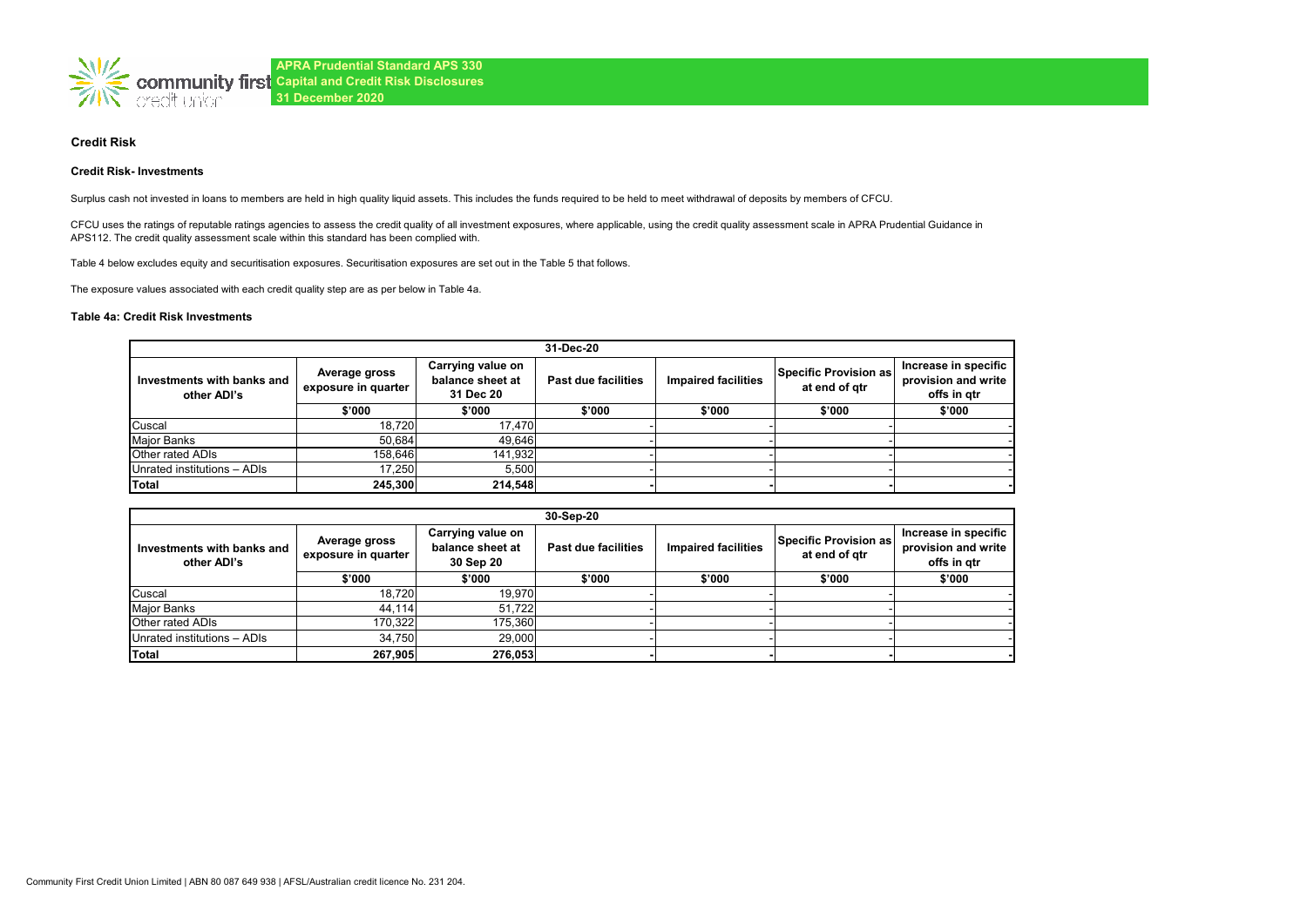

### **Credit Risk- Loans**

The classes of loans entered into by CFCU are limited to loans, commitments and other non-market off-balance sheet exposures. The ADI does not enter into debt securities and over-the-counter derivatives.

#### **Impairment details**

The level of impaired loans by class of loan is set out below. In the note below -

- Carrying Value is the amount of the balance sheet gross of provision (net of deferred fees).
- Past due loans is the 'on balance sheet' loan balances which are behind in repayments past due by 90 days or more but not impaired.
- Impaired loans are the 'on balance sheet' loan balances which are at risk of not meeting all principle and interest repayments over time.
- Provision for impairment is the amount of the impairment provision allocated to the class of impaired loans.
- The losses in the period equate to the additional provisions set aside for impaired loans, and bad debts written off in excess of previous provision allowances.

The impaired loans are generally not secured against residential property. Some impaired loans are secured by bill of sale over motor vehicles or other assets of varying value. It is not practicable to determine the fair value all collateral as at the balance date due to the variety of assets and condition.

The analysis of the ADI's loans by class is as follows in Table 4b.

#### **Table 4b: Credit Risk Loans**

| 31-Dec-20                 |                                                           |                                                    |                                                          |                     |                            |                                        |                                                            |  |
|---------------------------|-----------------------------------------------------------|----------------------------------------------------|----------------------------------------------------------|---------------------|----------------------------|----------------------------------------|------------------------------------------------------------|--|
| Loans Portfolio           | <b>Gross exposure</b><br>value -Average for<br>the period | <b>Gross exposure</b><br>value on balance<br>sheet | Commitments-<br>redraws, overdraft<br>facilities undrawn | Past due facilities | <b>Impaired facilities</b> | Specific Provision as<br>at end of gtr | Increase in specific<br>provision and write<br>offs in gtr |  |
|                           | \$'000                                                    | \$'000                                             | \$'000                                                   | \$'000              | \$'000                     | \$'000                                 | \$'000                                                     |  |
| Mortgage secured          | 813,871                                                   | 849,673                                            | 59,718                                                   | 444                 | 6,366                      |                                        |                                                            |  |
| Personal                  | 49,861                                                    | 51,339                                             | 7,515                                                    |                     | 171.                       | 69                                     | 66                                                         |  |
| Overdrafts & Credit cards | 21,964                                                    | 22,359                                             |                                                          |                     | 176                        | 135                                    | <b>28</b>                                                  |  |
| Corporate borrowers       | 7,681                                                     | 7,903                                              | 351                                                      |                     |                            |                                        |                                                            |  |
| Total                     | 893,377                                                   | 931,274                                            | 67,583                                                   | 444                 | 6,712                      | 204                                    | 94                                                         |  |

| 30-Sep-20                 |                                                           |                                                    |                                                           |                     |                            |                                        |                                                            |
|---------------------------|-----------------------------------------------------------|----------------------------------------------------|-----------------------------------------------------------|---------------------|----------------------------|----------------------------------------|------------------------------------------------------------|
| <b>Loans Portfolio</b>    | <b>Gross exposure</b><br>value -Average for<br>the period | <b>Gross exposure</b><br>value on balance<br>sheet | Commitments –<br>redraws, overdraft<br>facilities undrawn | Past due facilities | <b>Impaired facilities</b> | Specific Provision as<br>at end of gtr | Increase in specific<br>provision and write<br>offs in gtr |
|                           | \$'000                                                    | \$'000                                             | \$'000                                                    | \$'000              | \$'000                     | \$'000                                 | \$'000                                                     |
| Mortgage secured          | 774,277                                                   | 778,070                                            | 60.437                                                    | 2,342               | 7.440                      |                                        |                                                            |
| Personal                  | 47,542                                                    | 48,383                                             | 5,864                                                     |                     | 379                        |                                        | 13                                                         |
| Overdrafts & Credit cards | 22,533                                                    | 21,568                                             |                                                           |                     | 216                        | 1361                                   | 32 <sub>l</sub>                                            |
| Corporate borrowers       | 6,197                                                     | 7.459                                              | 919                                                       |                     |                            |                                        |                                                            |
| <b>Total</b>              | 850,549                                                   | 855,480                                            | 67.219                                                    | 2,342               | 8.035                      | 228                                    | 45                                                         |